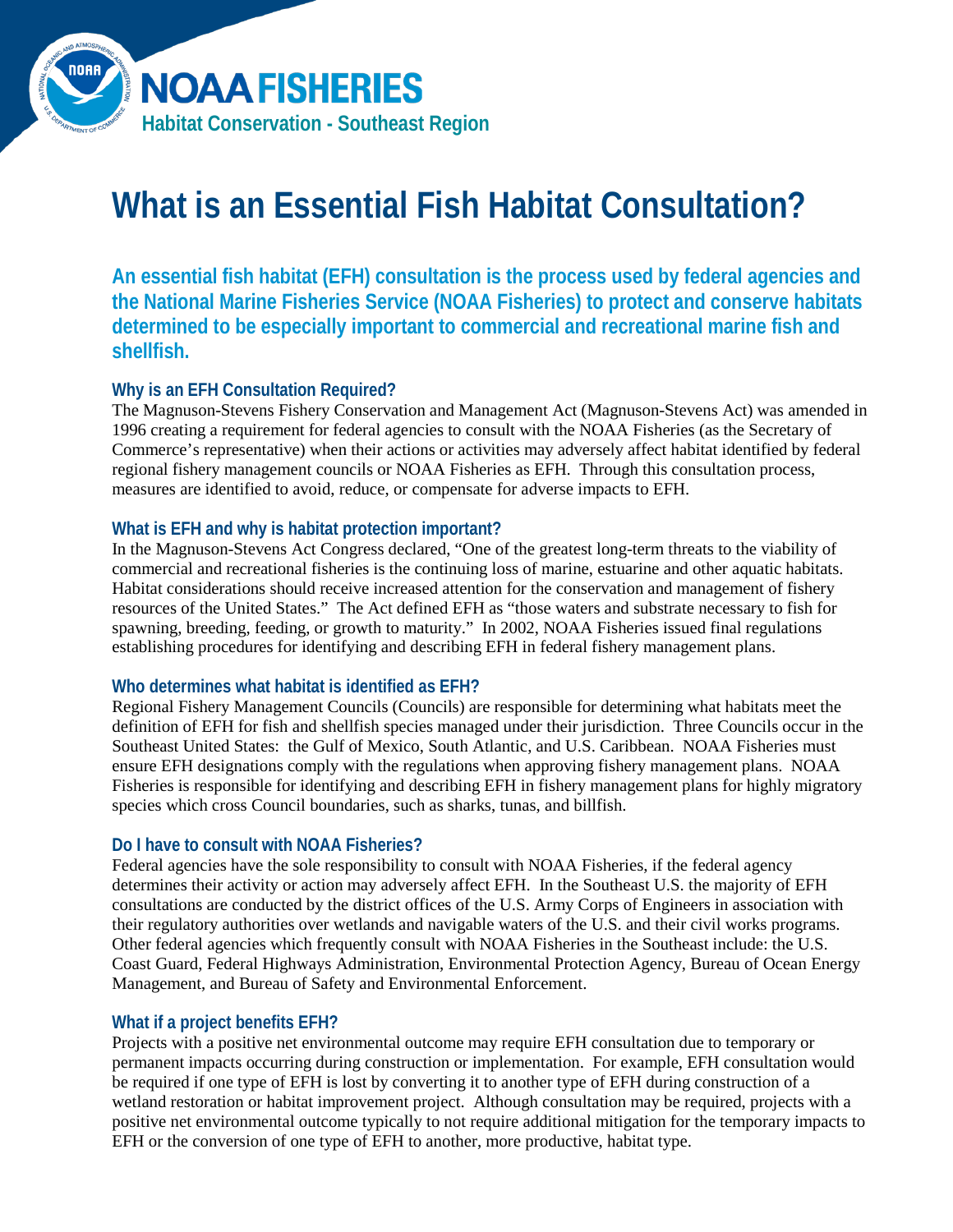## **Is the EFH consultation a permit?**

No. The EFH consultation is a process used by federal agencies and NOAA Fisheries to protect and conserve important fish habitat. Importantly, it should be noted the process can result in NOAA Fisheries providing the federal action agency non-prescriptive EFH conservation recommendations to avoid, reduce, or compensate impacts to EFH.

### **Doesn't the EFH consultation duplicate other environmental reviews?**

No. Other environmental reviews generally do not address specific habitat considerations for species of fish and shellfish managed under the Magnuson-Stevens Act. However, in many instances the EFH consultation is incorporated into other environmental review processes and runs concurrent with those evaluations.

## **How is an EFH consultation started?**

EFH consultation generally begins when NOAA Fisheries receives the federal agency's EFH Assessment.

#### **What is an EFH Assessment?**

An EFH Assessment is a critical review of the proposed project and its potential impacts to EFH. As outlined in the regulation, EFH Assessments must include: (1) a description of the proposed action, (2) an analysis of the potential adverse effects of the action on EFH and the managed species, (3) the federal agency's conclusions regarding the effects of the action on EFH, and, (4) proposed mitigation, if applicable. If appropriate and depending on the scale of the proposed action, the assessment should also include the results of an on-site inspection, the views of recognized experts on the habitat or species affected, a literature review, an analysis of alternatives to the proposed action, and any other relevant information.

## **What are EFH Conservation Recommendations?**

The Magnuson-Stevens Act requires NOAA Fisheries to recommend measures to conserve EFH when a federal action would adversely affect EFH. NOAA Fisheries may include comments and recommendations pursuant to other authorities (such as the Fish and Wildlife Coordination Act) at the same time; however, EFH conservation recommendations will be clearly identified.

# **Must EFH Conservation Recommendations be followed?**

EFH conservation recommendations are not prescriptive. Federal agencies must respond, in writing, within 30 days of receiving EFH conservation recommendations describing measures proposed by the agency for avoiding, reducing, or compensating the impact of the activity on EFH. Agencies may provide an interim response if their evaluation will take longer than 30 days.

# **What happens if a federal agency does not agree with the EFH Conservation Recommendations?**

If an agency's decisions are not consistent with NOAA Fisheries' EFH conservation recommendations, the agency must provide a response at least 10 days before taking final action. The agency must explain its reasons for not following the EFH conservation recommendations and include scientific rationale for any disagreements with NOAA Fisheries over the anticipated effects of the proposed action and the measures needed to offset those affects. The Assistant Administrator for NOAA Fisheries may also request a meeting with the head of the federal action agency to further discuss the project and attempt to attempt to resolve disagreements.

#### **When should I contact you?**

NOAA Fisheries welcomes the public and federal agencies to contact us at any time with questions regarding EFH and the EFH consultation process. Permit applicants are also encouraged to contact us for assistance and guidance before applying for permits. However, once a permit application is in process, applicants should follow the advice of the project manager at the federal regulatory agency who must evaluate a wide range of public interest review factors in addition to EFH.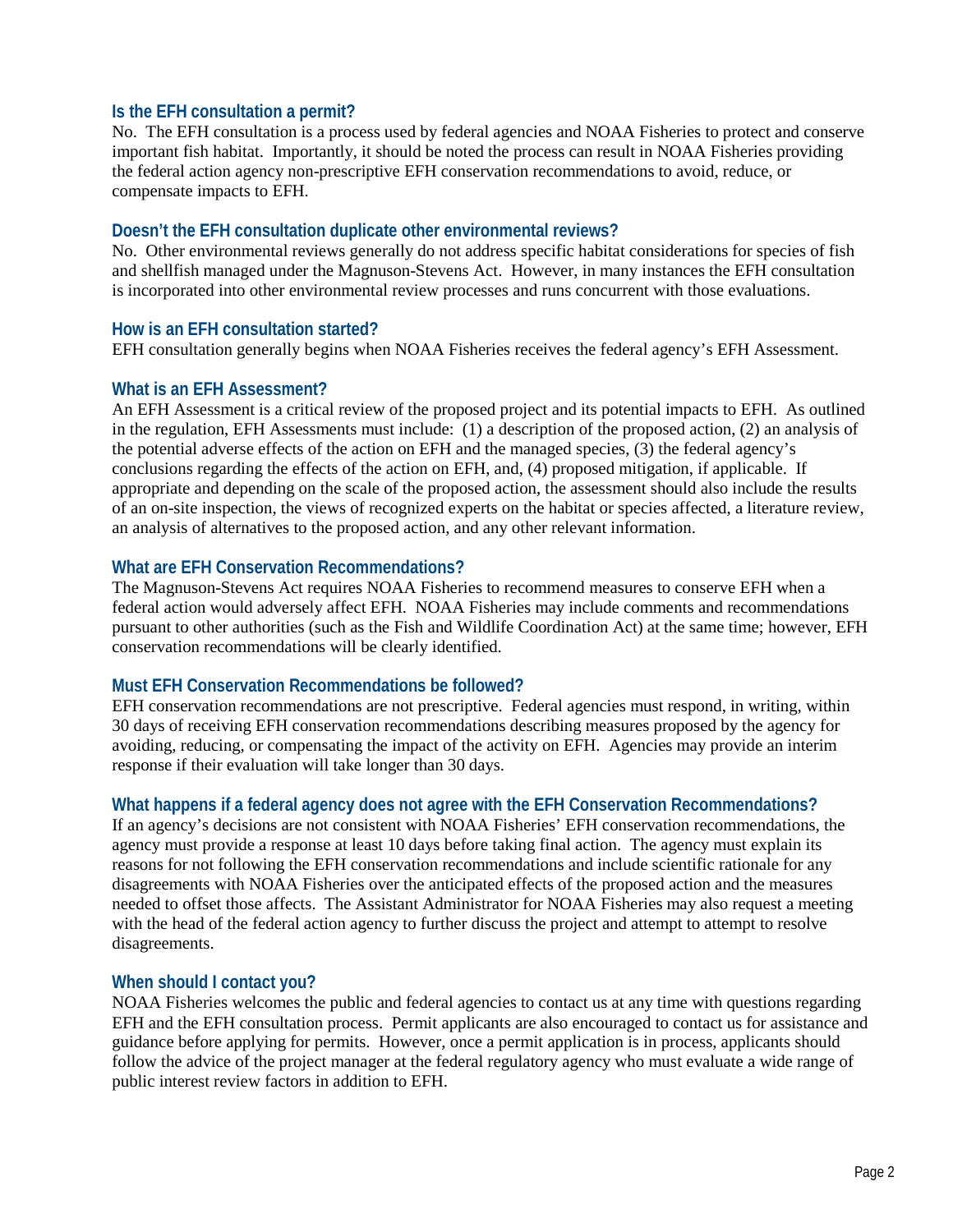# **EFH Consultations**

In the regulatory context, one of the most important provisions of the Magnuson-Stevens Act for conserving fish habitat is the consultation required by federal agencies involved in permitting, funding, or undertaking actions that may adversely impact EFH. The Magnuson-Stevens Act does not require state or local agencies to consult. However, NMFS is directed to comment and provide conservation recommendations if we become aware of non-federal activities that may have an adverse impact on EFH.

## **The Consultation Process**

At its most basic, an EFH consultation consists of a federal agency providing NMFS with an EFH Assessment, NMFS responding with EFH Conservation Recommendations followed by the federal agency's response to NMFS recommendations.

Generally a consultation begins when NMFS receives the federal action agency's EFH Assessment. An EFH Assessment is a critical review of the proposed project and its potential impacts to EFH. As outlined in the regulation, EFH Assessments must include:

- (1) a description of the action;
- (2) an analysis of the potential adverse effects of the action on EFH and the managed species;
- (3) the federal agency's conclusions regarding the effects of the action on EFH; and,
- (4) proposed mitigation, if applicable.

If appropriate, the assessment should also include the results of an on-site inspection, the views of recognized experts on the habitat or species affects, a literature review, an analysis of alternatives to the proposed action, and any other relevant information.

#### **Types of EFH Consultation**

Most EFH consultations are project specific because sufficiently detailed information for development of EFH conservation recommendations does not exist at a programmatic level.

**Project Specific Consultations:** The vast majority of EFH consultations are project specific consultations incorporated into existing environmental review procedures because consultation and coordination is already required by other statutes. To incorporate EFH consultations three criteria must be met:

- (1) the existing process must provide NMFS with timely notification of the action;
- (2) notification of the action must include an EFH Assessment of the impacts of the proposed action as outlined in the EFH rules; and
- (3) NMFS must have completed a written finding that the existing coordination process satisfies the requirements of the Magnuson-Stevens Act.

To facilitate project-specific consultations, NMFS and the action agency should discuss how existing review or coordination processes can be used to accomplish the EFH consultation. With agreement on how existing coordination mechanisms will be used, the NMFS will transmit a letter to the action agency describing the process of EFH consultation within existing project review frameworks.

**Abbreviated and Expanded Consultations:** When an agreement to use an existing procedure is not in place, project specific consultations must follow procedures in the EFH Final Rule. Abbreviated consultations allow NMFS to quickly determine to what degree a federal action may adversely impact EFH and should be used when impacts to EFH are expected to be minor. For example, the abbreviated consultation procedure would be used when the adverse effect of an action or proposed action could be alleviated through minor design or operational modifications, or the inclusion of measures to offset unavoidable adverse impacts.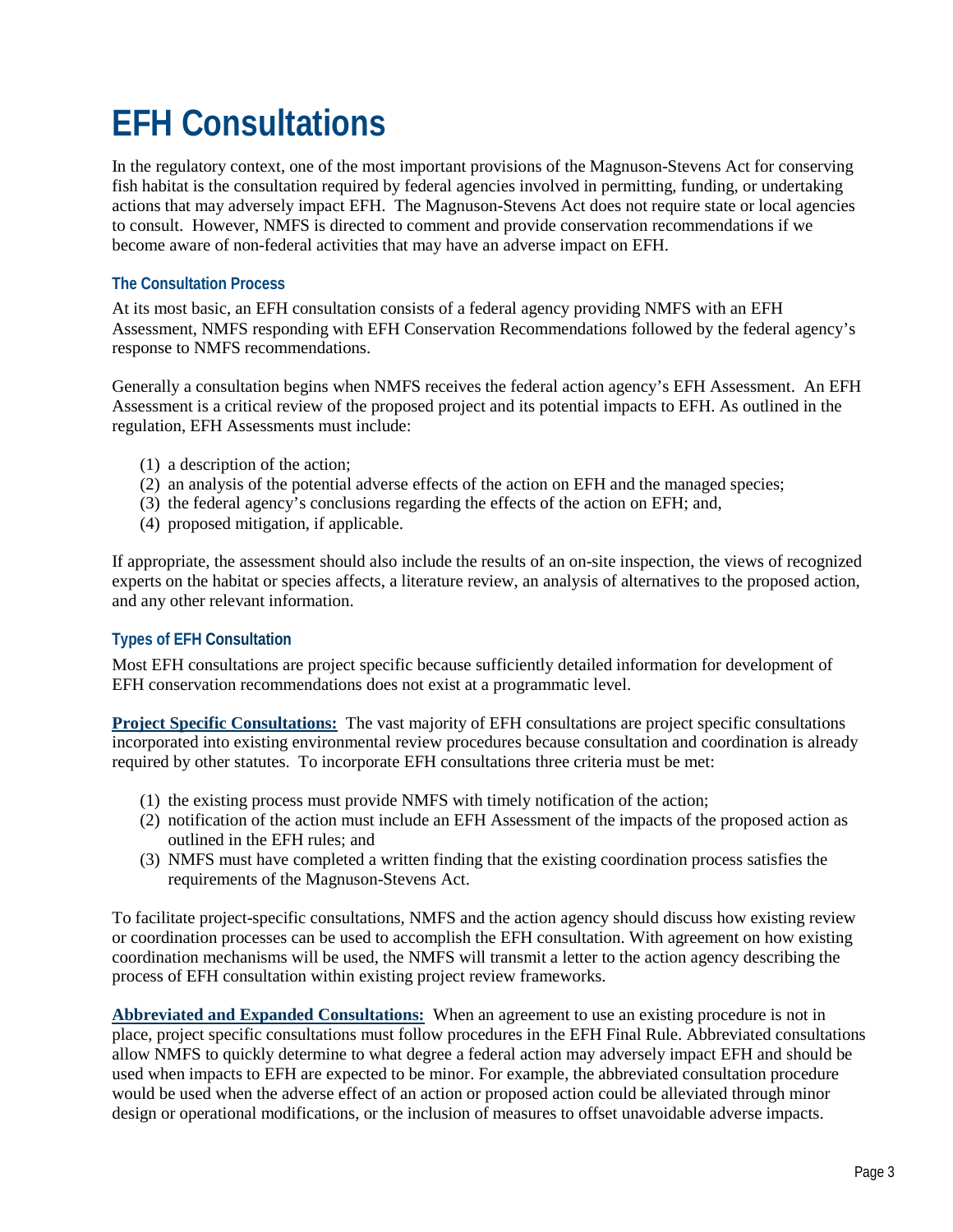Expanded consultations allow NMFS and a federal action agency the maximum opportunity to work together in the review of an activity's impact on EFH and the development of EFH conservation recommendations. Expanded consultation procedures must be used for federal actions that would result in substantial adverse effects to EFH. Federal action agencies are encouraged to contact NMFS at the earliest opportunity to discuss whether the adverse effect of a proposed action makes expanded consultation appropriate. In addition, it may be determined after review of an abbreviated consultation that a greater level of review and analysis would be appropriate and that review through expanded consultation procedures should be employed. Expanded consultation procedures provide additional time for the development of conservation recommendations, and may be appropriate for actions such as the construction of large marinas and port facilities, or activities subject to preparation of an environmental impact statement.

**Programmatic Consultation:** Evaluation at a programmatic level may be appropriate when sufficient information is available to develop EFH conservation recommendations and address all reasonably foreseeable adverse impacts under a particular program area. The NMFS Southeast Region has a programmatic consultation in place with the Department of Interior for the siting and removal of oil and gas structures on the outer continental shelf of the Gulf of Mexico.

**General Concurrences:** The EFH rule allows a General Concurrence to be utilized for categories of similar activities having minimal individual and cumulative impacts such as activities authorized under the U.S. Army Corps of Engineers' Nationwide Permit program. Consultation occurs at the Corps' District level authorizing a variety of activities with minimal impacts.

Programmatic and General Concurrence consultations minimize the need for individual project consultation in most cases because NMFS has determined that the actions will likely result in no more than minimal adverse effects and conservation measures would be implemented.

#### **Designating a Non-Federal Representative:**

Federal agencies may designate a non-federal representative (e.g., a consultant) to conduct an EFH consultation. However, the federal action agency remains ultimately responsible for compliance with the consultation requirements of the Magnuson-Stevens Act.

# **Federal Agency Response to EFH Conservation Recommendations**

Regardless of what consultation method is used the Magnuson-Stevens Act requires federal agencies to respond in writing to NMFS and FMC EFH conservation recommendations within 30 days of receiving those recommendations. The EFH Final Rule requires the response to include a description of measures proposed by the agency for avoiding, mitigating, or offsetting the impact of the activity on EFH. In cases where a response is inconsistent with NMFS recommendations, the agency must provide its response 10 days before taking final action. This response must explain reasons for not following NMFS recommendations, including the scientific rationale for any disagreements with NMFS over the anticipated effects of the proposed action and the measures needed to offset the adverse affects.

#### **Responses Inconsistent with NMFS EFH Conservation Recommendations**

The consultation process provides an important opportunity to resolve critical and outstanding EFH issues prior to an action agency rendering a final decision. When an agency decision is inconsistent with NMFS EFH conservation recommendations, the NMFS Assistant Administrator may request a meeting with the head of the federal action agency to further discuss the project and attempt to achieve a greater level of protection for EFH and federally managed fisheries. The process for higher-level review of proposed actions is not specified in the regulations; rather it is to be addressed on an agency-by-agency basis.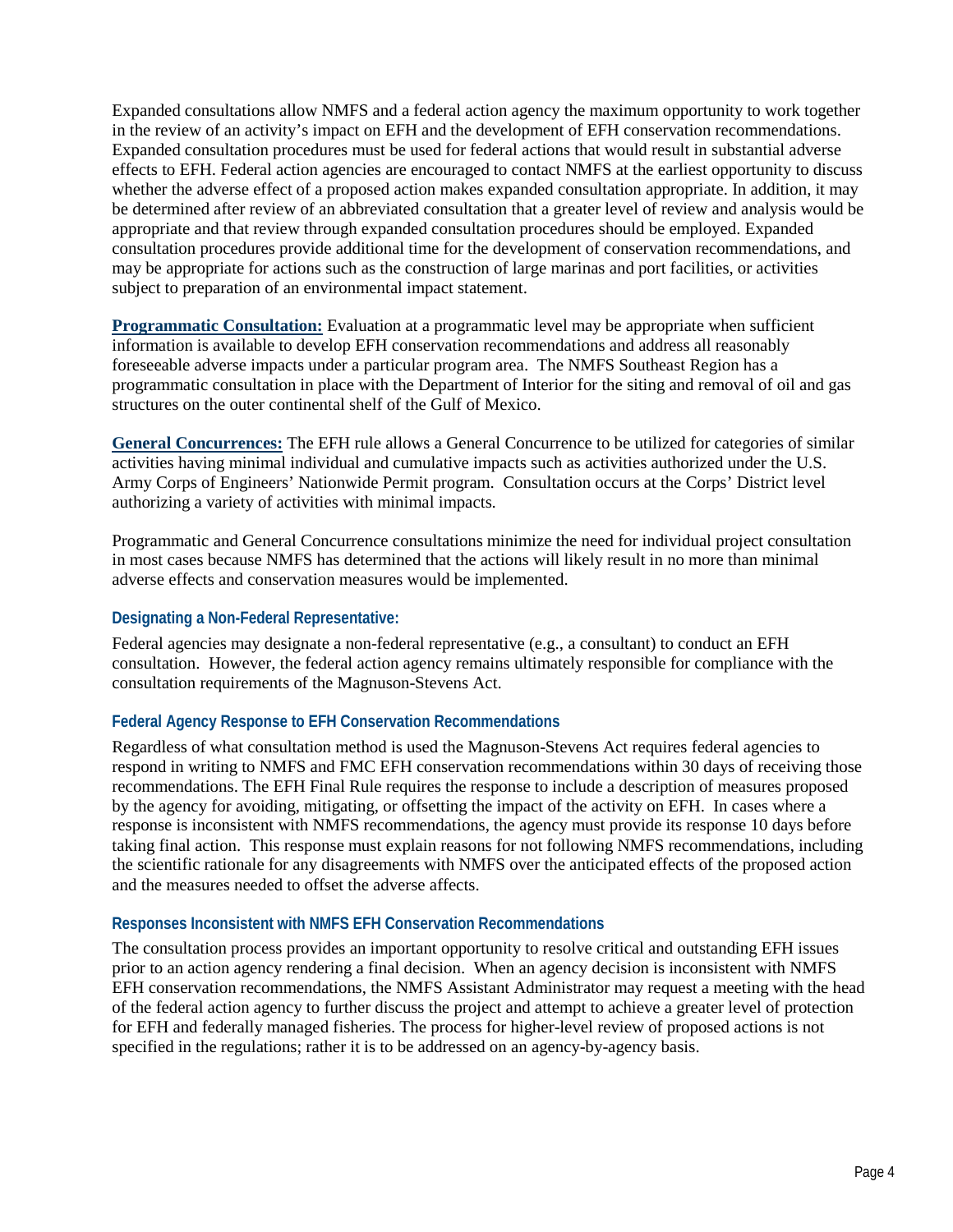